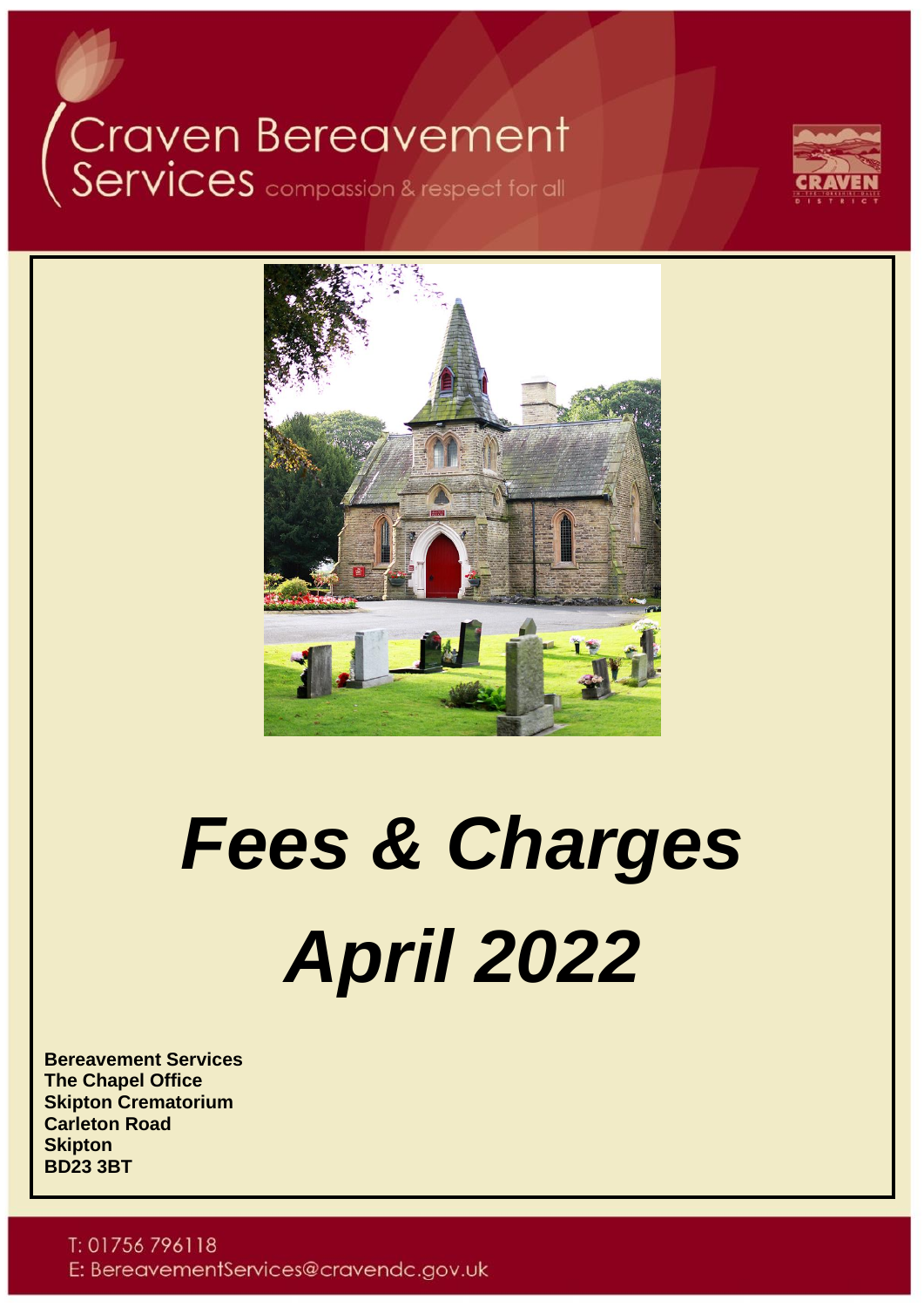Craven Bereavement Services

## *Fees & Charges April 2022*



## *CREMATION FEES*

*Our attended service times are for a 40 minute service, which includes 10 minutes to gather mourners and 10 minutes for mourners to exit the crematorium chapel, giving a 20 minute service time. This is included in the cremation fee. This is not included in the no service time fee.*

| Cremation Fee - Adult (over 18 years)                                                                    | <b>Held Over</b>        | £797.00   |  |
|----------------------------------------------------------------------------------------------------------|-------------------------|-----------|--|
| 10.00 am until 2.10 pm                                                                                   | Same Day Additional Fee | £37.00    |  |
| Late Afternoon Fees - 3.00 pm                                                                            |                         | £78.00    |  |
| Additional Fee to the above                                                                              |                         |           |  |
| No Service Times – Held over Only – this does not include use of chapel                                  |                         | £463.00   |  |
| 8.40 am and 8.50 am                                                                                      |                         |           |  |
| Early Morning slot - Held over Only                                                                      |                         | £600.00   |  |
| 9.10 am                                                                                                  |                         |           |  |
| Cremation – Child Fee                                                                                    | with service in chapel  | 168.00    |  |
| $NVF$ – under 24 gestation                                                                               | No service              | F.O.C     |  |
| Cremation - Child Fee* - stillborn up to 1 month old                                                     | 168.00                  |           |  |
| Cremation – Child Fee $^*$ – 1 month - under 5 years old                                                 |                         | 275.00    |  |
| Cremation - Child Fee* $-$ 5 years - under 16 years old                                                  |                         | 431.00    |  |
| Cremation - Child Fee* - 16 years - under 18                                                             | <b>Held Over</b>        | 742.00    |  |
| years old                                                                                                | Same Day Additional Fee | £37.00    |  |
| Weekend Fees                                                                                             | <b>Held Over</b>        | £1,594.00 |  |
| Saturday Only                                                                                            | Same Day Saturday       | £481.00   |  |
| Subject to availability<br><b>Additional Fee</b>                                                         |                         |           |  |
| *Child Fee - these fees will be claimed back from the Children's Funeral Fund by Craven District Council |                         |           |  |
| 3.50 pm slot is available on request at busy times (except Fridays), only available for held over        |                         |           |  |
| cremations. Additional fee of £78.00                                                                     |                         |           |  |

*All our cremation fees include fees associated with the cremation forms, medical referee fees, any environmental levies, the use of our music system\*, use of the organ\*\*, a biodegradable casket for the cremated remains, and an unwitnessed scatter in our seasonal garden if requested, and storage of cremated remains for 4 weeks.*

\*there are additional fees for any tributes/webcasting services \*there is an additional fee for the hire of an organist – organised separate to CDC

| <b>Additional Fees</b>                                                        |           |
|-------------------------------------------------------------------------------|-----------|
| Use of Chapel and Additional Service Time including for Burial Service at     | £150.00   |
| <b>Craven District Council Cemetery</b>                                       |           |
| Use of Chapel for Burial Service at a non Craven District Council Cemetery    | £250.00   |
| Cremation of Organs/Body Parts                                                | £55.00    |
| Storage of Cremated Remains - per week                                        | £20.00    |
| Over running funeral service                                                  | £125.00   |
| Late cremation forms                                                          | £32.00    |
| Eller (bio cremation casket) additional to the one given at time of cremation | £4.00 $*$ |
| Polytainer                                                                    | £4.00*    |
| Baby urn (bio degradable)                                                     | £10.00*   |
| Carleton cremation casket in solid oak with plate                             | £55.00*   |
| <b>Duplicate Cremation Certificates</b>                                       | £15.00    |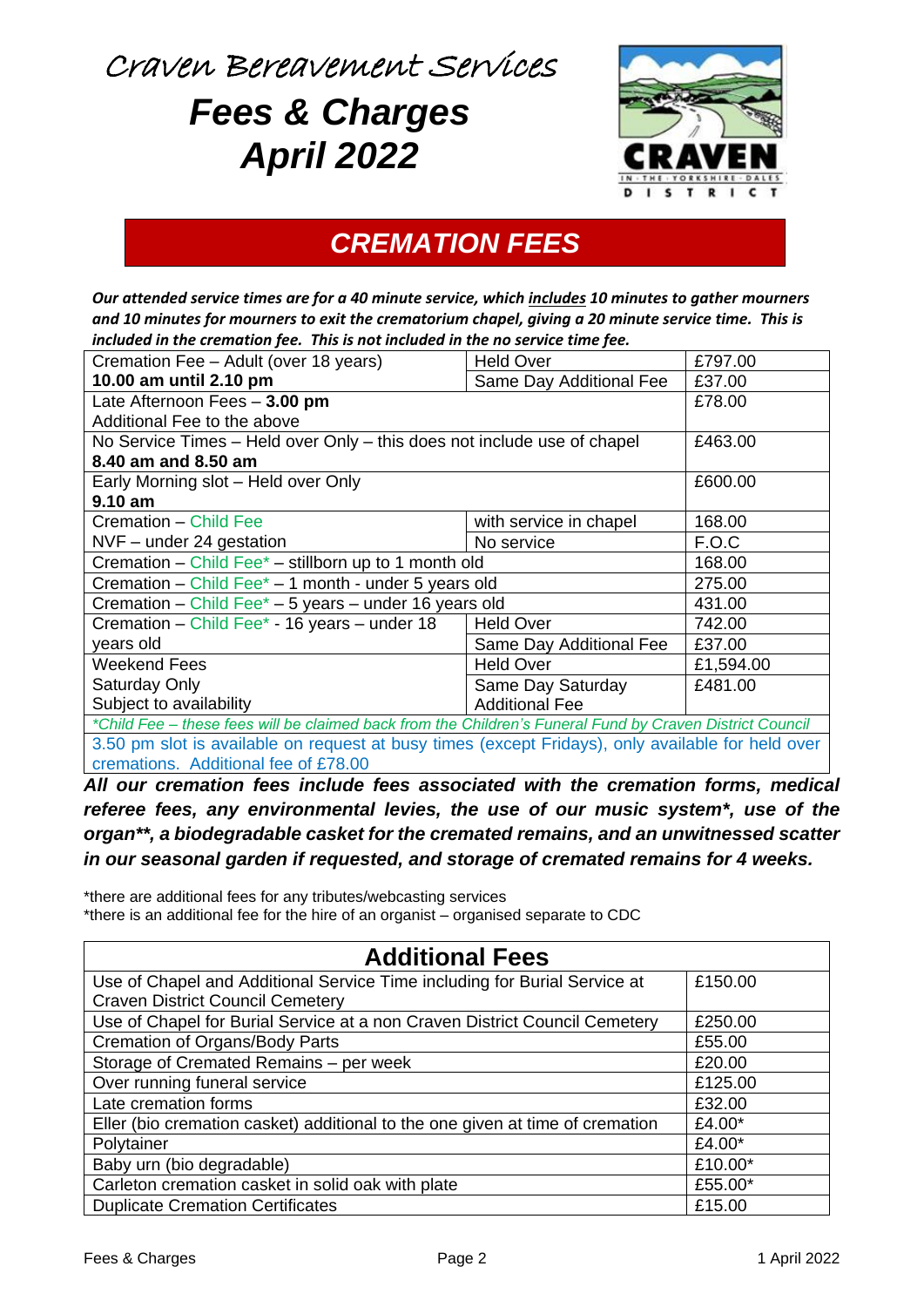| <b>Additional Services</b>   |                                                              |         |
|------------------------------|--------------------------------------------------------------|---------|
| Web cam of Service           |                                                              | £32.00* |
|                              | Web cam with 28 days viewing access                          | £56.00* |
| DVD/Memory Stick of service  |                                                              | £58.00* |
|                              | Available up to 4 weeks after service                        |         |
| Downloadable copy of Webcast |                                                              | £15.00* |
|                              | Single Photo                                                 | £13.00* |
|                              | Simple Slideshow - up to 25 photos                           | £46.00* |
|                              | Additional Photos - up to 25 extra (additional to the above) | £21.00* |
| Photo                        | Professional Photo Tribute – max 25 photos set to music      | £70.00* |
| streaming<br>service         | DVD/Memory Stick of Professional Tribute                     | £25.00* |
|                              | Downloadable copy of Tribute                                 | £15.00* |
|                              | Family Supplied Video Checking                               | £19.00* |
|                              | <b>Additional Work</b>                                       | £21.00* |

| <b>Scatter of Cremated Remains</b>                          |                       |                |
|-------------------------------------------------------------|-----------------------|----------------|
| Scatter of Cremated Remains from Skipton                    | <b>Family Present</b> | £100.00        |
| Crematorium                                                 | No Family Present     | Free of Charge |
| Scatter from another Crematorium                            | £115.00               |                |
| Saturday Charge for both Skipton and other Crematoriums STA |                       | £207.00        |

## **CEMETERY FEES** *Waltonwrays and Ingleton Cemeteries*

| <b>Exclusive Right Fees</b>          |                              |              |           |
|--------------------------------------|------------------------------|--------------|-----------|
| <b>Purchase of Exclusive Rights</b>  | Resident                     |              | £1,107.00 |
| Full Grave 30 years - Earthen Grave  | Non Resident                 |              | £2,214.00 |
| Purchase of Exclusive Rights         | Resident                     |              | £2,214.00 |
| Full Grave 30 years - Earthen Grave  | Non Resident                 |              | £4,429.00 |
| Interment of a Casket exceeding 29"  |                              |              |           |
| in width (double grave)              |                              |              |           |
| <b>Purchase of Exclusive Rights</b>  | Resident                     |              | £1,660.00 |
| Full Grave 30 years                  | Non Resident                 |              | £3,321.00 |
| For Vault / Bricked / Wooden Grave   |                              |              |           |
| <b>Interment Fees</b>                |                              |              |           |
| Interment Fees - Earthen Grave       | Grave for 1 or 2             | Resident     | £842.00   |
|                                      | interments                   | Non Resident | £1,260.00 |
|                                      | Grave for 3                  | Resident     | £1,193.00 |
|                                      | interments                   | Non Resident | £1,790.00 |
|                                      | <b>Inter Casket</b>          | Resident     | £1,274.00 |
|                                      | Exceeding 29"                | Non Resident | £1,911.00 |
| Saturday Interment Fee               | Grave for 1 or 2             | Resident     | £1,683.00 |
| Subject to availability              | interments                   | Non Resident | £2,522.00 |
|                                      | Grave for 3<br>Interments    | Resident     | £2,386.00 |
|                                      | Not available at<br>Ingleton | Non Resident | £3,582.00 |
|                                      | <b>Inter Casket</b>          | Resident     | £2,548.00 |
|                                      | Exceeding 29"                | Non Resident | £3,822.00 |
| <b>Interment of Cremated Remains</b> | Weekday                      |              | £188.00   |
|                                      | Weekend - STA                |              | £376.00   |

| Construction of Vault/Bricked grave          |              | Price on     |
|----------------------------------------------|--------------|--------------|
| Exclusive Rights & Interment Fees also apply |              | Application* |
| Open and Inter in Constructed Vault          | Resident     | £720.00      |
|                                              | Non Resident | £1,441.00    |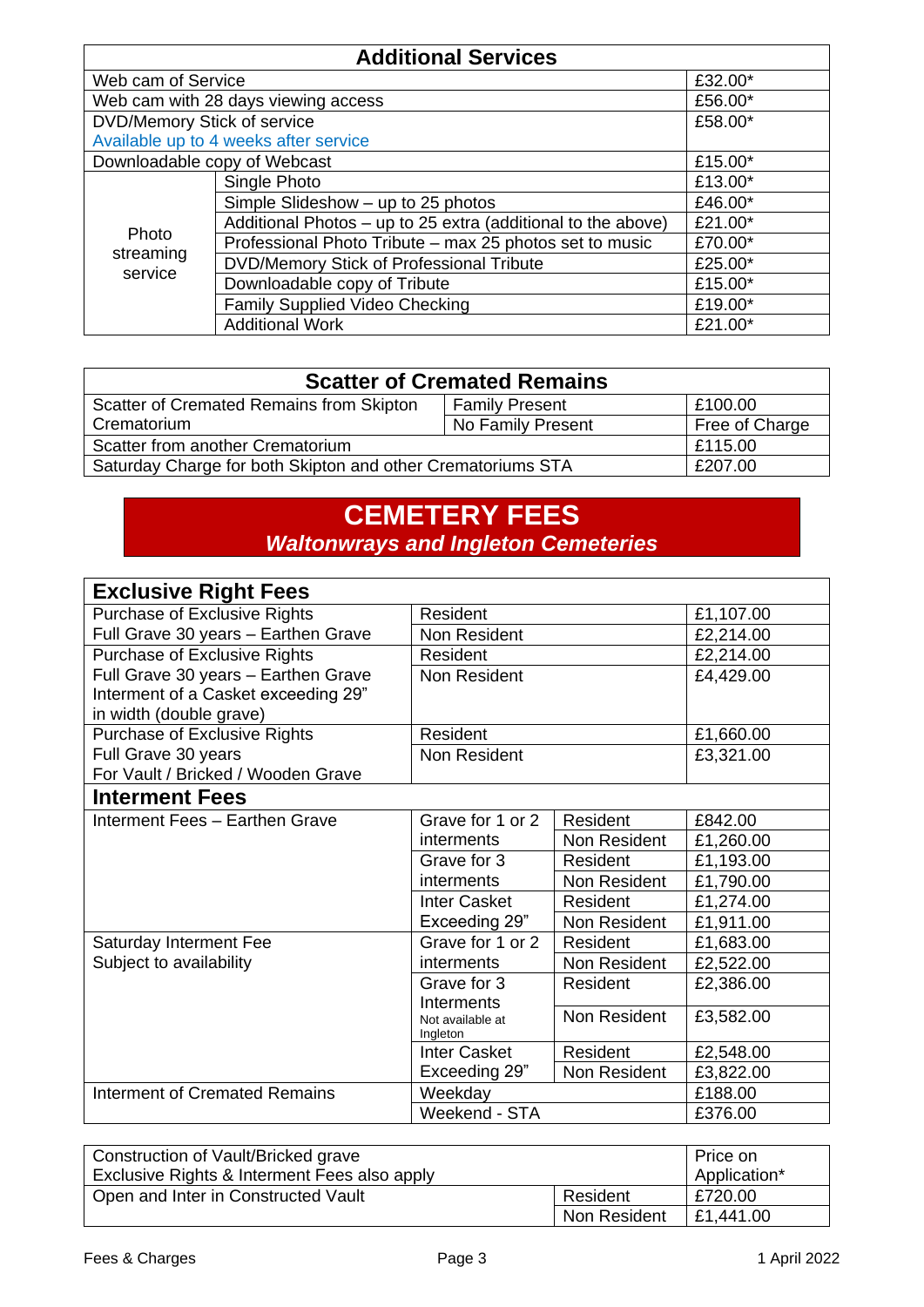| <b>Children's Burial Fees *</b>                                                                          |                                |              |           |
|----------------------------------------------------------------------------------------------------------|--------------------------------|--------------|-----------|
| Purchase of Exclusive Rights                                                                             |                                |              | £370.00   |
| Angel's Garden (baby section) Waltonwrays Cemetery<br>(maximum coffin length 4')                         |                                |              |           |
| Purchase of Exclusive Rights                                                                             | Up to 5 years old              |              | £556.00   |
| (half grave)                                                                                             |                                |              |           |
| Purchase of Exclusive Rights                                                                             | 5 years old until              | Resident     | £1,107.00 |
| (full grave)                                                                                             | 18 years old                   | Non Resident | £2,214.00 |
| Interment Fee                                                                                            | NVF** up to 3 months old       |              | £188.00   |
| Interment Fee                                                                                            | 3 months old until 5 years old |              | £300.00   |
| Interment Fee                                                                                            | 5 years old until   Resident   |              | £817.00   |
|                                                                                                          | 18 years old                   | Non Resident | £1,223.00 |
| Consent to place a Memorial - Angel's Garden                                                             |                                |              | £101.00   |
| *Child Fee - these fees will be claimed back from the Children's Funeral Fund by Craven District Council |                                |              |           |
| **Except for a NVF (under 24 weeks gestation) fees above will apply                                      |                                |              |           |

| Memorials – Waltonwrays and Ingleton                                          |                   |            |
|-------------------------------------------------------------------------------|-------------------|------------|
| Consent to place memorial (including first inscription)                       |                   | £221.00    |
| Consent to place memorial (including first inscription) - Over sized memorial |                   | £331.00    |
| Vault / Bricked / Wooden Grave                                                |                   |            |
| Consent to place memorial (including first inscription) – Double width        |                   | £442.00    |
| memorial - Double grave                                                       |                   |            |
| Consent to place additional inscription/replacement memorial                  |                   | £109.00    |
| Consent to place kerbs                                                        | <b>Full Grave</b> | £440.00    |
|                                                                               | Half Grave        | £290.00    |
| <b>Purchase of Memorial Shoe</b>                                              |                   | £93.00*    |
| Consent to place memorial exceeding 1 meter in height                         |                   | <b>POA</b> |
| Cleaning of Stone Plaque or Vase                                              |                   | £47.00     |
| Consent to place vase including inscription - On Graves                       |                   | £101.00    |
| Consent to place inscription on stone plaque or granite desktop               |                   | £101.00    |

| <b>Grave Stone Vase</b>                                     |         |
|-------------------------------------------------------------|---------|
| Purchase of Vase including flower vase                      | £91.00  |
| Consent to place vase with inscription                      | £101.00 |
| Lettering per letter – if Craven District Council to supply | £3.00*  |

| <b>Miscellaneous Charges</b>                                                 |                                     |            |
|------------------------------------------------------------------------------|-------------------------------------|------------|
| Family history search (per 15 minutes)                                       |                                     | £16.00     |
| Vase insert - per insert                                                     |                                     | £8.00*     |
| Grave Maintenance including Summer and Winter flowering plants               |                                     | £135.00*   |
| Prepare grave for own planting (head of grave only)                          |                                     | £63.00*    |
| <b>Exhumation of Full burial</b>                                             |                                     | <b>POA</b> |
| <b>Exhumation of Cremated Remains</b>                                        |                                     | <b>POA</b> |
| <b>Transfer of burial Rights</b>                                             | Up to 2 hours                       | £94.00     |
|                                                                              | Per extra hour                      | £47.00     |
|                                                                              | Transfer rights to a non resident - | £2,214.00  |
| within two years of grave being                                              |                                     |            |
| purchased                                                                    |                                     |            |
| Provision of a member of staff to undertake reading at grave side (interment |                                     | £25.00     |
| of ashes only) (subject to availability)                                     |                                     |            |
| Hire of gazebo (subject to availability)                                     |                                     | £100.00    |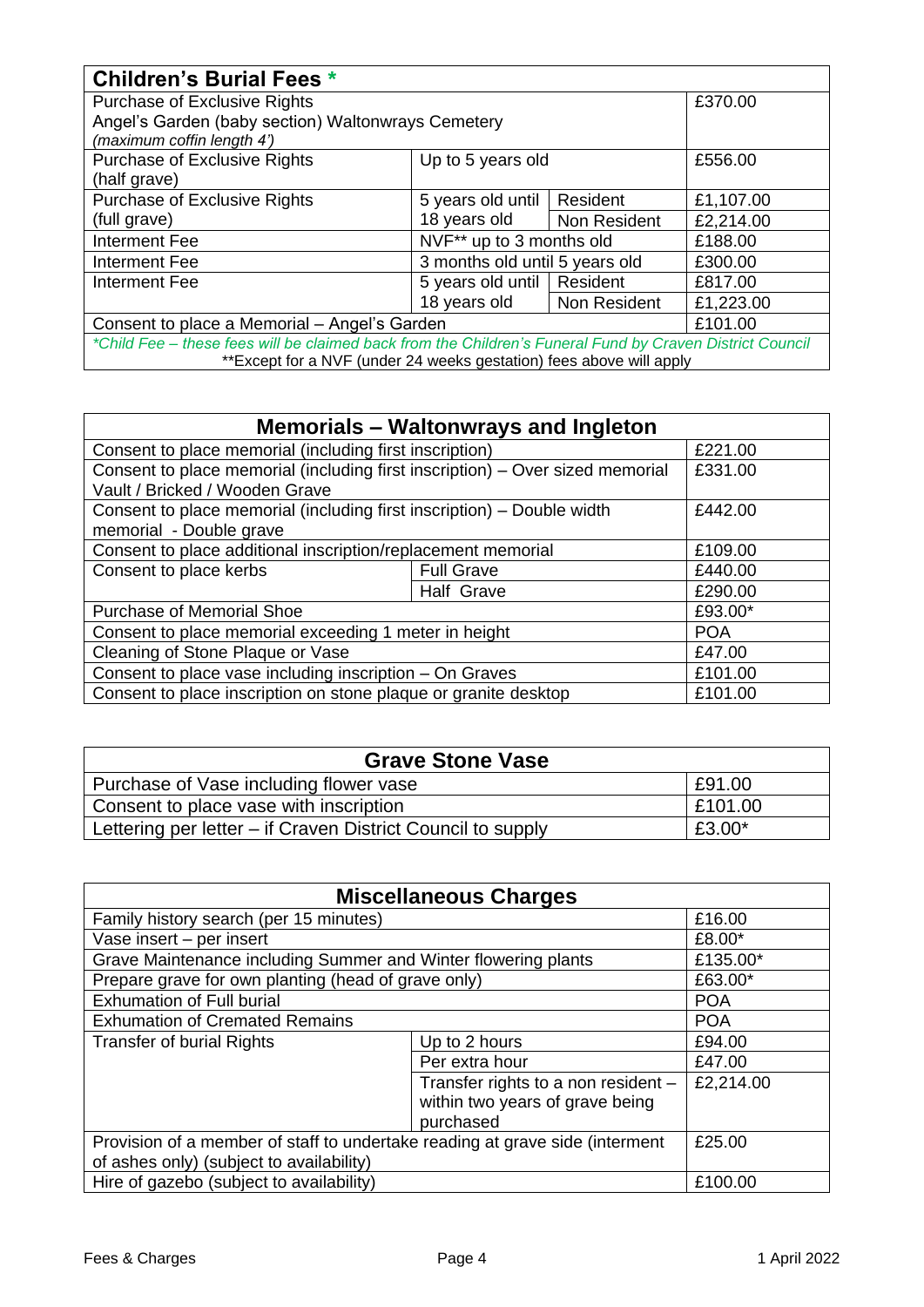#### **Half Graves – Waltonwrays & Ingleton Cemetery For the Interment of up to four sets of Cremated Remains**

| Purchase of Exclusive Rights - 30 years                                         | £556.00 |
|---------------------------------------------------------------------------------|---------|
| Interment of Cremated Remains                                                   | £188.00 |
| Saturday charge for Interment of Cremated Remains – subject to availability     | £376.00 |
| Provision of a Member of staff to undertake a reading – subject to availability | £25.00  |
| (week days only)                                                                |         |

## **MEMORIALISATION OPTIONS**

### **ASHES GRAVES B For the interment of up to two sets of Cremated Remains**

| <b>Waltonwrays &amp; Ingleton Cemetery</b>                                      |         |  |
|---------------------------------------------------------------------------------|---------|--|
| Purchase of Exclusive Rights - 30 years                                         | £450.00 |  |
| <b>Interment of Cremated Remains</b>                                            | £188.00 |  |
| Consent to place memorial (Desktop memorial only)                               | £101.00 |  |
| (Including first Inscription)                                                   |         |  |
| Consent for additional inscription                                              | £101.00 |  |
| Saturday charge for Interment of Cremated Remains - subject to availability     | £376.00 |  |
| Provision of a Member of staff to undertake a reading - subject to availability | £25.00  |  |
| (week days only)                                                                |         |  |

| Stone Plaque Ashes Area - Section G<br><b>Waltonwrays Cemetery Only</b>     |          |  |
|-----------------------------------------------------------------------------|----------|--|
| Purchase of Exclusive Rights - 30 years                                     | £414.00  |  |
| Purchase of Stone Plaque - 15" x 20" - if Craven District Council to supply | £100.00* |  |
| Inscription per letter – if Craven District Council to supply               | £3.00*   |  |
| Consent for plaque inscription - per inscription                            | £101.00  |  |
| Interment of Ashes                                                          | £188.00  |  |
| Saturday charge for Interment of Cremated Remains - subject to availability | £376.00  |  |

| Stone Plaque Ashes Area - Garden of Remembrance                                        |         |  |
|----------------------------------------------------------------------------------------|---------|--|
| Replacement Plaques or additional inscriptions only available                          |         |  |
| £95.00*<br>Purchase of Stone Plaque - 15" x 15" - if Craven District Council to supply |         |  |
| Inscription per letter – if Craven District Council to supply                          | £3.00*  |  |
| Interment of Ashes - Second Interment only                                             | £188.00 |  |
| Saturday charge for Interment of Cremated Remains – subject to availability            | £376.00 |  |

| <b>Moorland Above Ground Vault</b><br>For up to two sets of Ashes - 30 year lease<br><b>Waltonwrays and Ingleton Cemeteries</b> |          |  |
|---------------------------------------------------------------------------------------------------------------------------------|----------|--|
| Purchase of Lease - 30 years                                                                                                    | £720.00  |  |
| Including inscribed memorial                                                                                                    |          |  |
| Plaque Inscription (per inscription)                                                                                            | £130.00* |  |
| Placement of ashes (per occasion)                                                                                               | £90.00   |  |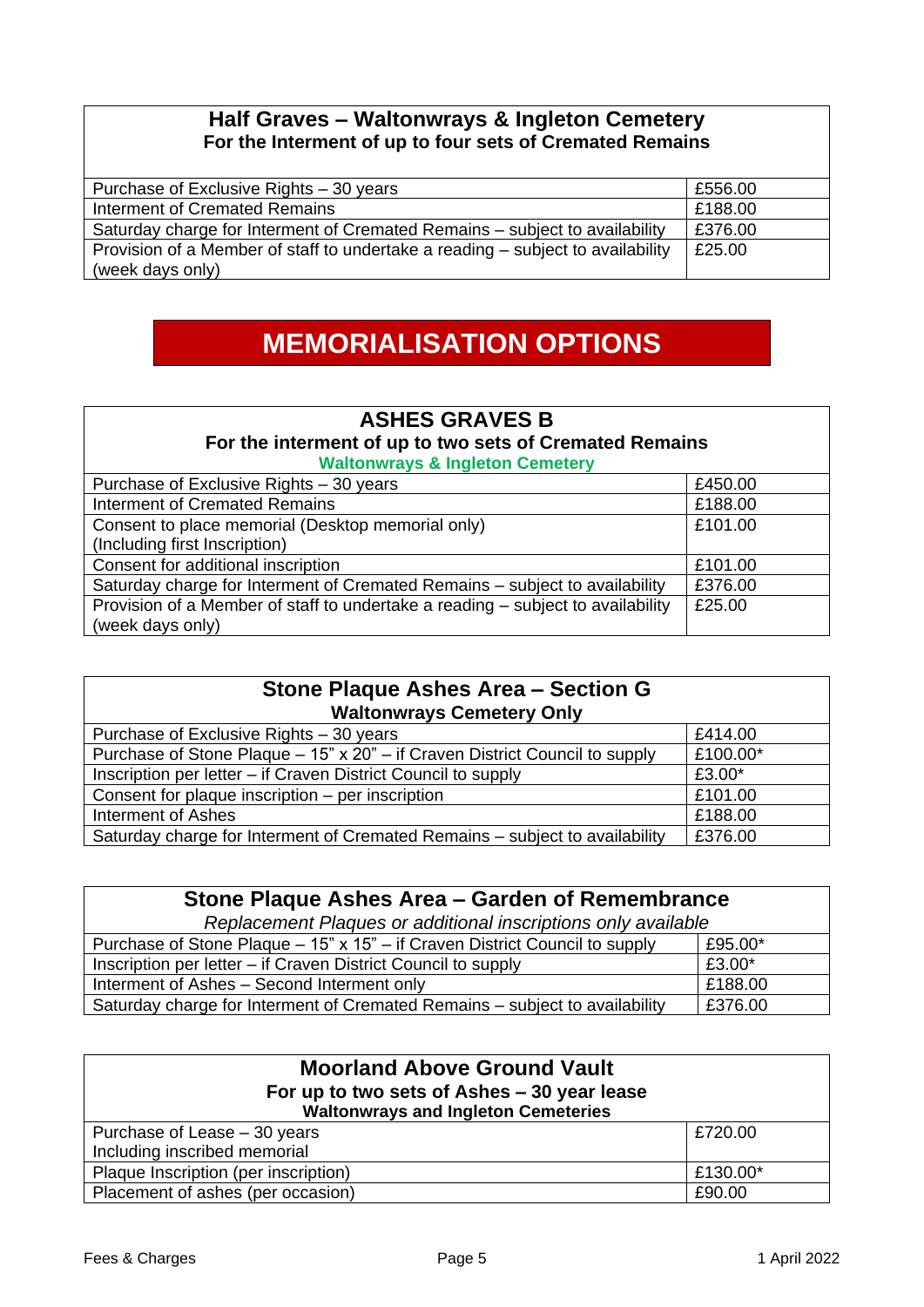#### **Airedale Memorial For up to two sets of Ashes – 30 year lease Waltonwrays Cemetery Only**

Additional Plaque Inscription **Example 2018** 2105.00<sup>\*</sup> Interment of Ashes (per occasion) **E**188.00

| Dales Column - 20 year lease<br><b>Waltonwrays Cemetery Only</b> |         |  |
|------------------------------------------------------------------|---------|--|
| Lease of Plaque including inscription                            | £350.00 |  |
| <b>Additional Inscription</b>                                    | £150.00 |  |
| Reserve Plaque – full fee due at time of inscription             | £25.00  |  |

| Tree of Life – 15 year lease<br>Situated within the Book of Remembrance Chapel |         |  |
|--------------------------------------------------------------------------------|---------|--|
| Lease of leaf including inscription                                            | E162.00 |  |
| Reserve Plaque – full fee due at time of inscription                           | £25.00  |  |

| Walton Gallery - 15 year lease<br>Situated within the Book of Remembrance Chapel |         |  |
|----------------------------------------------------------------------------------|---------|--|
| Lease of Slatz including inscription                                             | E108.00 |  |
| Reserve Slatz – full fee due at time of inscription                              | £25.00  |  |

| Seasonal Garden Vase - 15 year lease<br><b>Waltonwrays Cemetery Only</b> |                                   |                |  |
|--------------------------------------------------------------------------|-----------------------------------|----------------|--|
| Purchase of Vase & Bronze Plaque - including inscription                 |                                   | £535.00*       |  |
| Replacement or Additional Plaque                                         |                                   | £105.00*       |  |
| Re-new of lease – per 15 years                                           |                                   | £408.00        |  |
| Scattering of Cremated Remains on                                        | Cremated at Skipton Crematorium - | £100.00        |  |
| Seasonal Garden                                                          | Family present                    |                |  |
|                                                                          | Cremated at Skipton Crematorium - | Free of charge |  |
|                                                                          | No Family present                 |                |  |
|                                                                          | Cremated at other Crematorium     | £115.00        |  |
|                                                                          | Saturday Scatter -                | £207.00        |  |
|                                                                          | subject to availability           |                |  |

| Garden of Rest – 15 year lease<br><b>Waltonwrays Cemetery Only</b>                             |                                                        |                |
|------------------------------------------------------------------------------------------------|--------------------------------------------------------|----------------|
| Bronze plaque on spike                                                                         | $6" \times 4"$                                         | £190.00*       |
|                                                                                                | $6" \times 6"$                                         | £270.00*       |
| Replacement Plaque - existing lease                                                            | $6" \times 4"$                                         | £115.00*       |
|                                                                                                | $6" \times 6"$                                         | £157.00*       |
| Re-new lease - per 15 year lease                                                               | $6" \times 4"$                                         | £115.00        |
|                                                                                                | $6" \times 6"$                                         | £118.00        |
| Scatter Ashes - Garden of Rest                                                                 | Cremated at Skipton Crematorium -<br>Family present    | £100.00        |
| Only permitted for the spouse of<br>somebody already scattered in the<br><b>Garden of Rest</b> | Cremated at Skipton Crematorium -<br>No Family present | Free of charge |
|                                                                                                | Cremated at other Crematorium                          | £115.00        |
|                                                                                                | Saturday Scatter -                                     | £207.00        |
|                                                                                                | subject to availability                                |                |